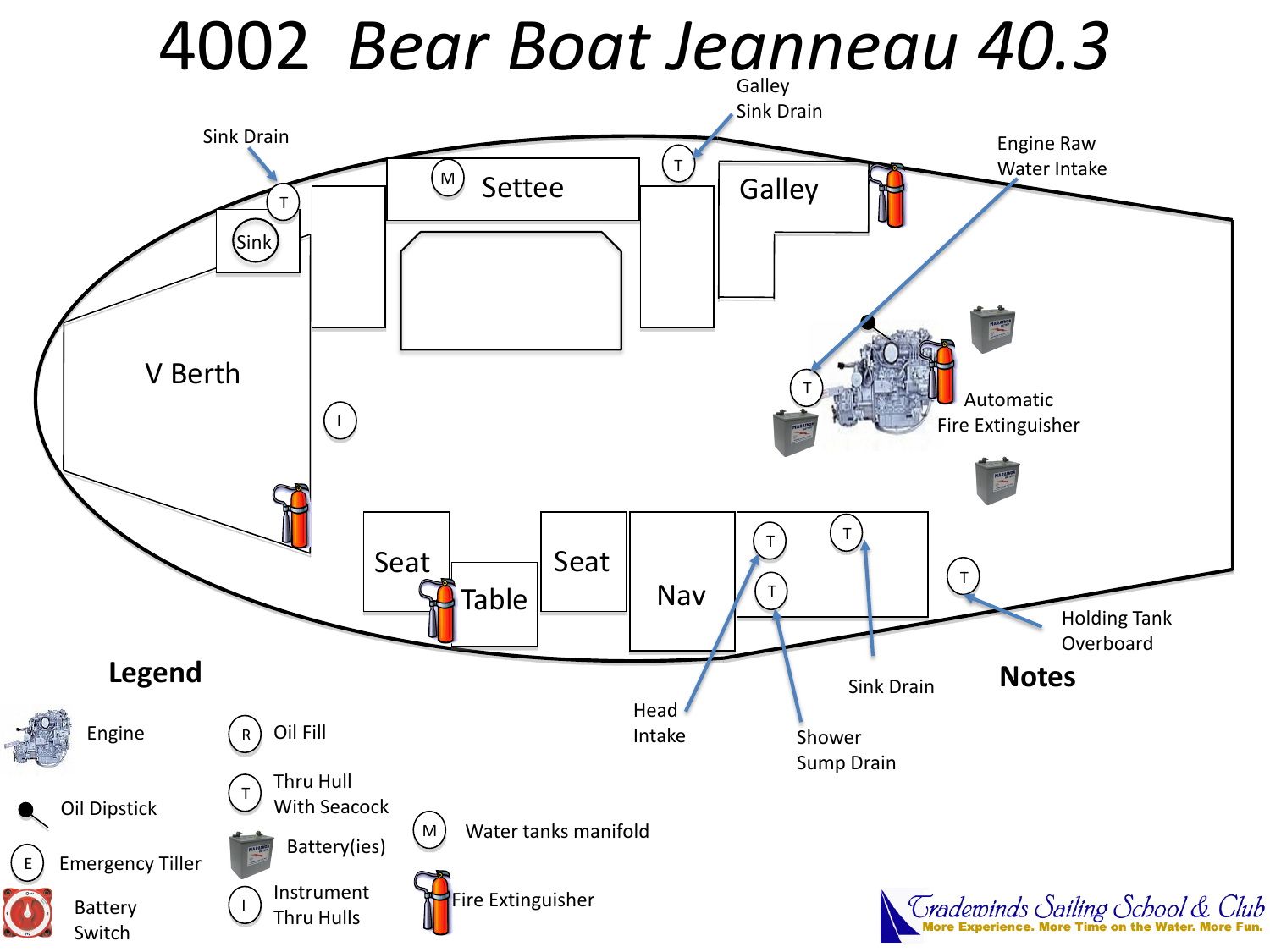# 4002 *Bear Boat Jeanneau 40.3*

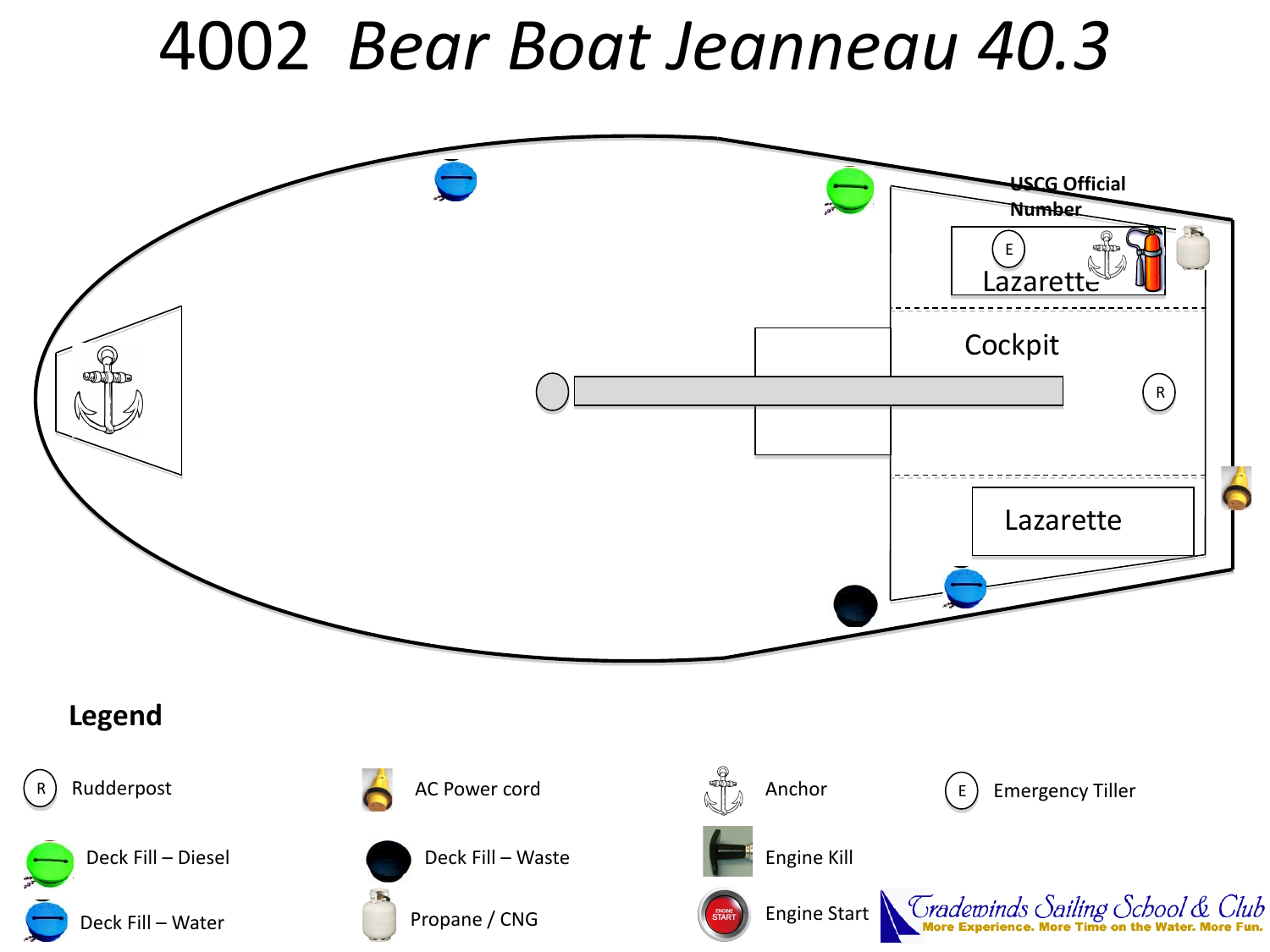# 4001 Bear Boat Jeanneau 40.3 4001 Bear Boat *Jeanneau 40.3* Notes

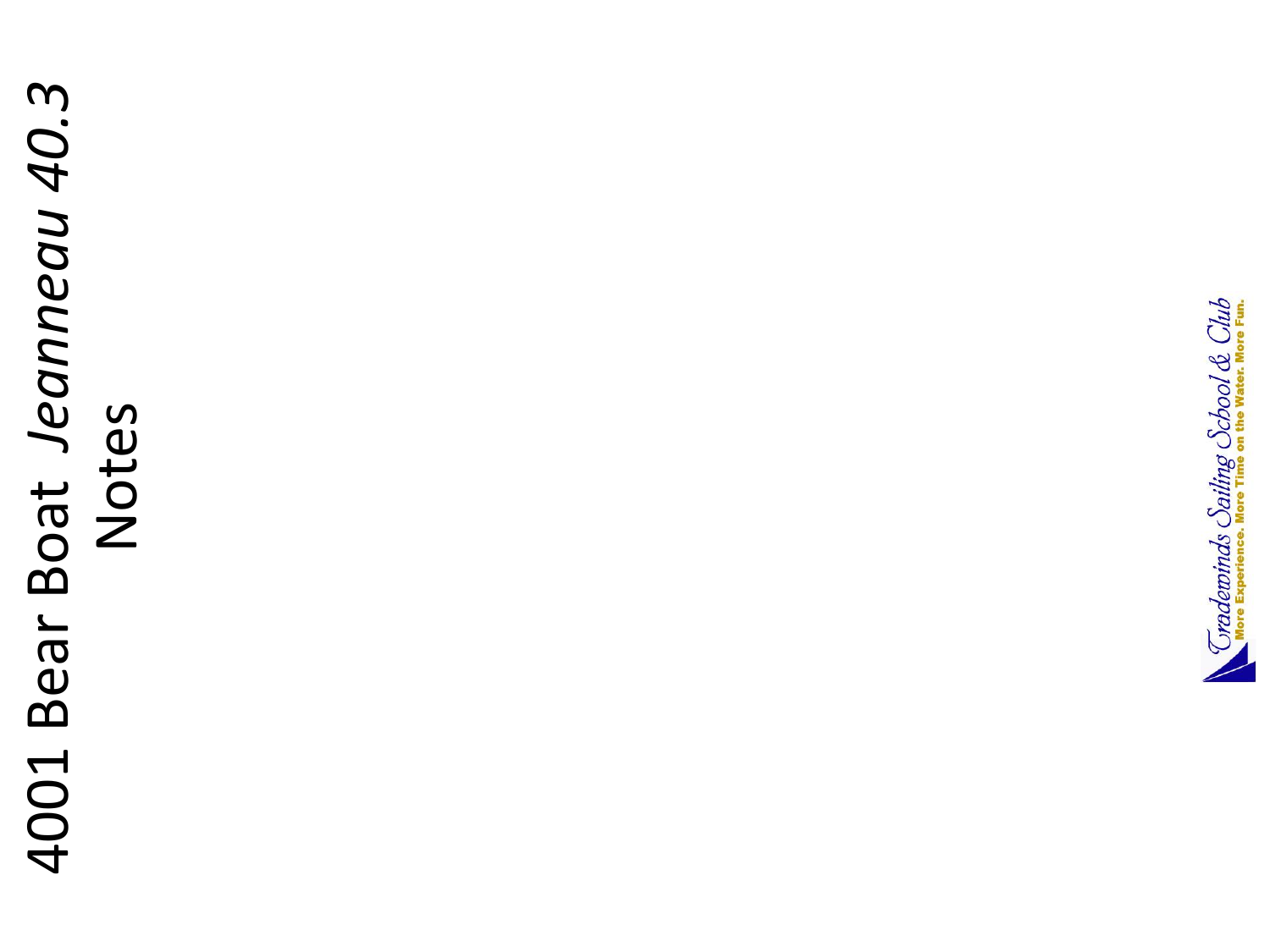| <b>Documentation</b>                           | BearBoat is a USCG documented vessel, bearing the Official Number                                                                                       |
|------------------------------------------------|---------------------------------------------------------------------------------------------------------------------------------------------------------|
|                                                | 1174284. The Official Number is displayed in the starboard cockpit lazarette.                                                                           |
|                                                |                                                                                                                                                         |
|                                                | <b>Discharge of Oil Prohibited</b><br>Located on the companionway ladder and in the starboard<br>$\circ$                                                |
|                                                | lazarette.                                                                                                                                              |
|                                                | <b>MARPOL Garbage Dumping Restriction</b><br>٠                                                                                                          |
|                                                | Located on the cabiner door in galley and in the starboard<br>$\circ$                                                                                   |
|                                                | lazarette.                                                                                                                                              |
|                                                | Waste Management Plan is not required; however, one can be found<br>in the Bearboat boat book.                                                          |
|                                                |                                                                                                                                                         |
| <b>Engine</b>                                  | Engine type: Yanmar 4JH4E                                                                                                                               |
|                                                | <b>Working RPM</b><br>2200<br>MAX RPM 3000 (Emergency only)                                                                                             |
|                                                | 3 blade folding prop.                                                                                                                                   |
|                                                |                                                                                                                                                         |
|                                                | Easy access to the engine oil dipstick is available through a hatch starboard                                                                           |
|                                                | side of engine compartment that is found in the aft stateroom.                                                                                          |
|                                                | The companionway step left up from the bottom to check the belt tension                                                                                 |
|                                                | and the coolant levels.                                                                                                                                 |
|                                                |                                                                                                                                                         |
|                                                | The stuffing box is located under the aft stateroom mattress.                                                                                           |
|                                                | Engine hours are displayed on a on Raymarine MFD by selecting Dashbaord                                                                                 |
|                                                | display.                                                                                                                                                |
|                                                |                                                                                                                                                         |
| <b>Fuel Gauge</b>                              | The fuel gauge is found on the "dash board" located to starboard of the helm<br>seat. To check, pull the "ignition switch" knob out, then hold down the |
|                                                | switch found under the gauge.                                                                                                                           |
|                                                |                                                                                                                                                         |
|                                                | The tank holds 36 gallons of fuel when full.                                                                                                            |
|                                                |                                                                                                                                                         |
| <b>Engine Start Up and</b><br><b>Shut Down</b> | <b>Start Up</b><br>The gauge/switch dash board is located to starboard of the helm seat.                                                                |
|                                                | The motor does not have glow plugs, and does not require a pre-                                                                                         |
|                                                | heat.                                                                                                                                                   |
|                                                | There is no key switch. Pull the knob above the shut off to "turn the                                                                                   |
|                                                | boat on".                                                                                                                                               |
|                                                | To start, push the start button.                                                                                                                        |
|                                                | Once started, the exhaust expels coolant to starboard, near the<br>transom. The coolant exhaust is easily seen from within the cockpit.                 |
|                                                |                                                                                                                                                         |
|                                                |                                                                                                                                                         |
|                                                |                                                                                                                                                         |
|                                                |                                                                                                                                                         |
|                                                |                                                                                                                                                         |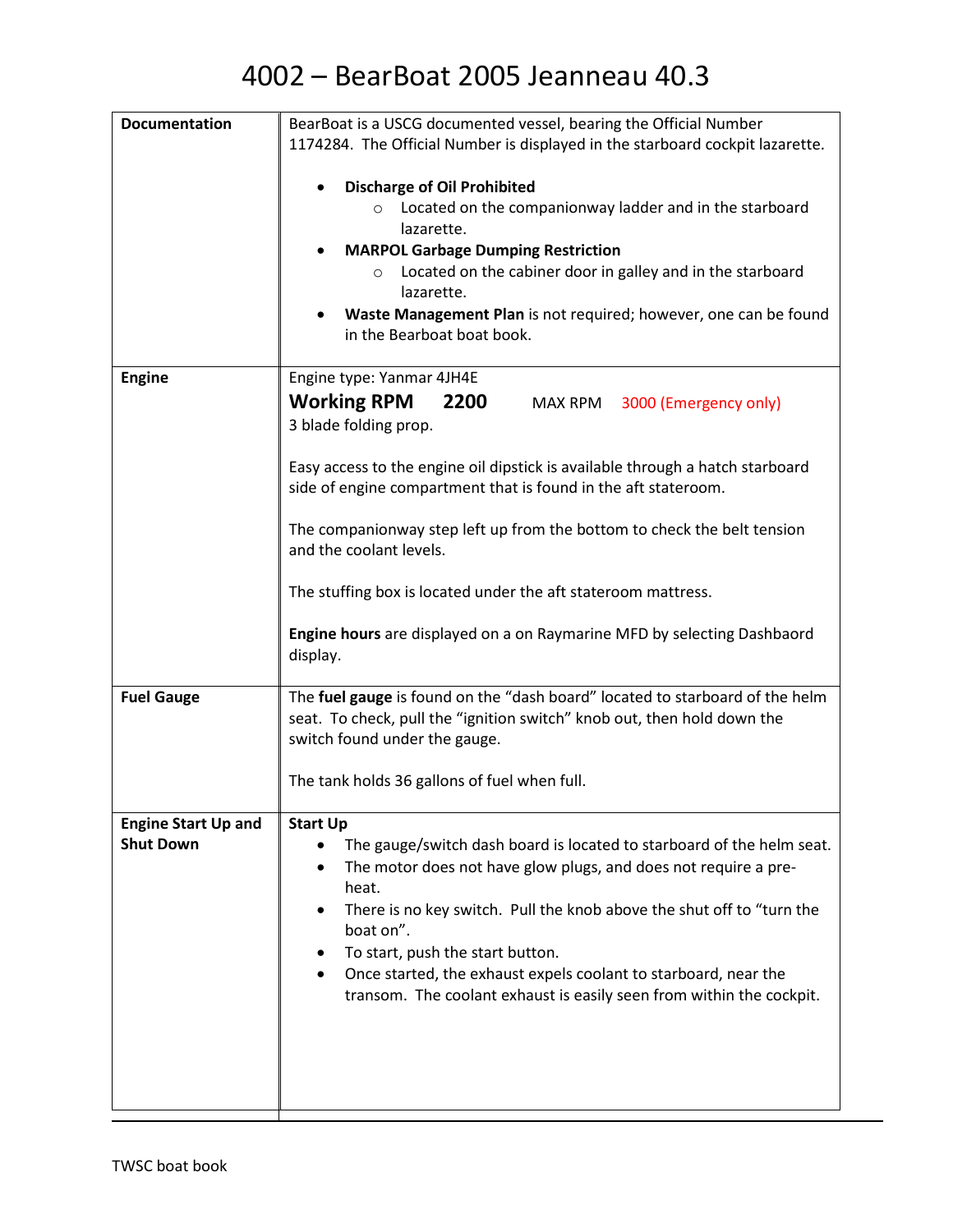|                          | <b>Transmission &amp; Prop Walk</b>                                                                                                                                                                                                                                                                                                                                                                                                                                                                                                                                                                                                                                                                                                                                                                                                                                                                                                        |
|--------------------------|--------------------------------------------------------------------------------------------------------------------------------------------------------------------------------------------------------------------------------------------------------------------------------------------------------------------------------------------------------------------------------------------------------------------------------------------------------------------------------------------------------------------------------------------------------------------------------------------------------------------------------------------------------------------------------------------------------------------------------------------------------------------------------------------------------------------------------------------------------------------------------------------------------------------------------------------|
|                          | There is a single lever controlling shifting and throttle. To bypass the<br>transmission, push and hold the black button at the base of the lever<br>while throttling up or down.<br>Prop walk is to port.                                                                                                                                                                                                                                                                                                                                                                                                                                                                                                                                                                                                                                                                                                                                 |
|                          |                                                                                                                                                                                                                                                                                                                                                                                                                                                                                                                                                                                                                                                                                                                                                                                                                                                                                                                                            |
|                          | <b>Shut Down</b>                                                                                                                                                                                                                                                                                                                                                                                                                                                                                                                                                                                                                                                                                                                                                                                                                                                                                                                           |
|                          | Shut down is accomplished by pushing the stop button on the<br>dashboard. Push silver knob to turn the power off.                                                                                                                                                                                                                                                                                                                                                                                                                                                                                                                                                                                                                                                                                                                                                                                                                          |
| <b>Electrical System</b> | <b>AC</b>                                                                                                                                                                                                                                                                                                                                                                                                                                                                                                                                                                                                                                                                                                                                                                                                                                                                                                                                  |
|                          | AC enters the boat on the port side of the transom. There is an AC<br>breaker located in the aft port Lazarette.                                                                                                                                                                                                                                                                                                                                                                                                                                                                                                                                                                                                                                                                                                                                                                                                                           |
|                          | When securing the boat, leave the AC Main switch (breaker) in the on<br>position. This switch is marked with a green dot.                                                                                                                                                                                                                                                                                                                                                                                                                                                                                                                                                                                                                                                                                                                                                                                                                  |
|                          | Always verify that the inverter is off when disconnected from shore<br>power unless the motor is running.                                                                                                                                                                                                                                                                                                                                                                                                                                                                                                                                                                                                                                                                                                                                                                                                                                  |
|                          | Turn the AC Main switch to the off position prior to disconnecting<br>shore power.                                                                                                                                                                                                                                                                                                                                                                                                                                                                                                                                                                                                                                                                                                                                                                                                                                                         |
|                          | <b>DC</b>                                                                                                                                                                                                                                                                                                                                                                                                                                                                                                                                                                                                                                                                                                                                                                                                                                                                                                                                  |
|                          | The bilge switch on panel remains on.                                                                                                                                                                                                                                                                                                                                                                                                                                                                                                                                                                                                                                                                                                                                                                                                                                                                                                      |
|                          | Inverter                                                                                                                                                                                                                                                                                                                                                                                                                                                                                                                                                                                                                                                                                                                                                                                                                                                                                                                                   |
|                          | There is a 2000W inverter with an integrated 100A battery charger in<br>the port "garage" located thru the hatch in the head/shower. The<br>inverter / charger is set to automatically charge the batteries when<br>shore power is present. There is a shore power GFCI breaker on the<br>boat in the port lazarette. Shore power indicator lights are at the nav<br>station panel. If you have normal shore power and the charger is<br>operating, you will see 2 red lights on for Shore Power and Inverter<br>and three vertical green lights on the galvanic isolator panel. The AC<br>plugs are connected to a relay in the Inverter and then to the AC<br>Outlet breaker on the breaker panel. On shore power, the AC Outlet<br>breaker turns on the outlets. At sea, the Inverter needs to be turned<br>on in order for the breaker to provide power to the outlets. The<br>electric water heater will only operate on shore power. |
|                          | After returning to the dock, when leaving the boat, shore power & inverter<br>lights on.                                                                                                                                                                                                                                                                                                                                                                                                                                                                                                                                                                                                                                                                                                                                                                                                                                                   |
|                          | House and Ground battery handles (located behind the cabin steps) must be<br>left in the "on" position (horizontal). Engine battery switch turned off.                                                                                                                                                                                                                                                                                                                                                                                                                                                                                                                                                                                                                                                                                                                                                                                     |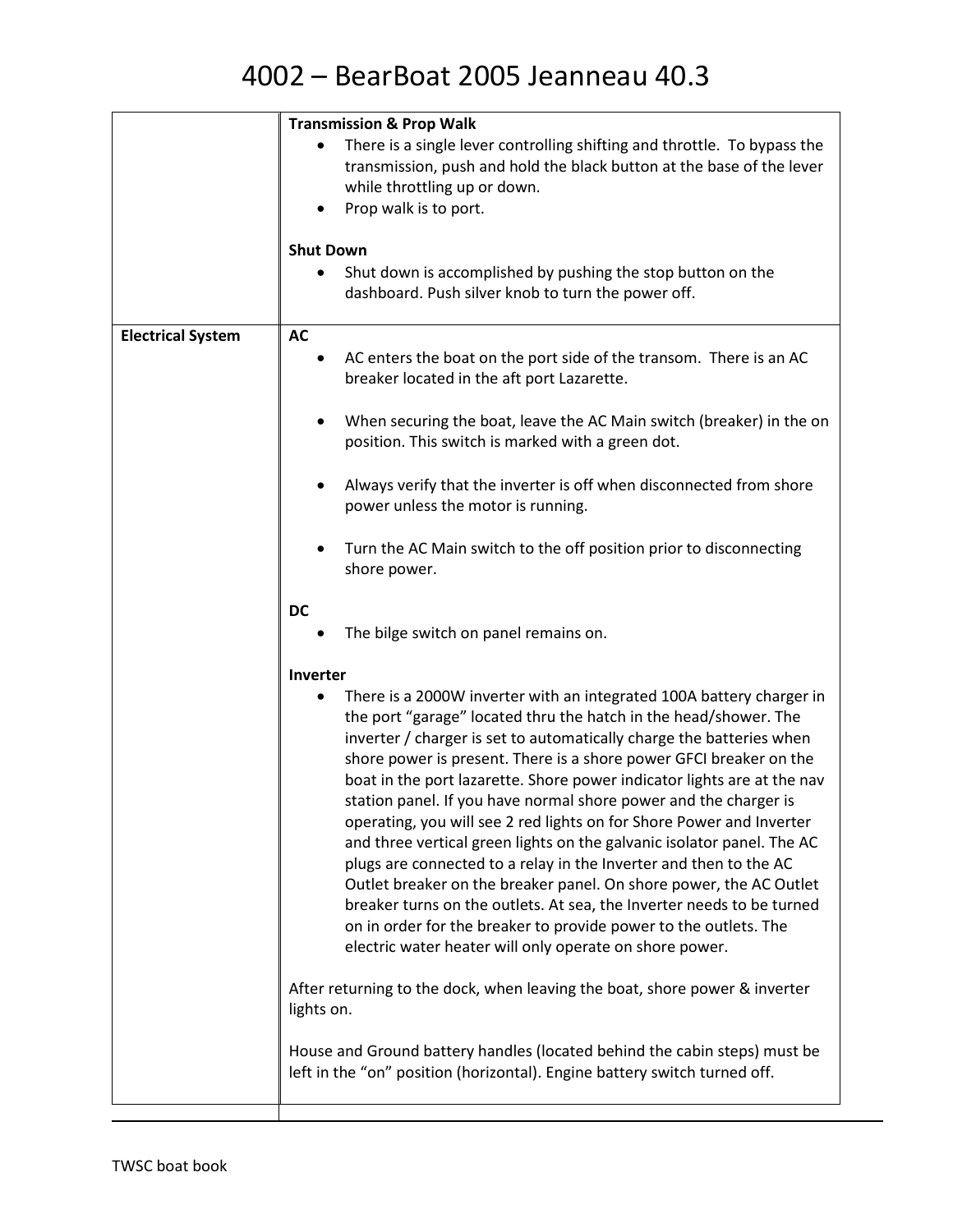| <b>Thru Hulls</b>                         | There is one instrument thru hull, and seven thru hulls with sea cocks fitted.<br>The instrument thru hull is located in floor in forward cabin<br>There is one thru hull to drain the v-berth sink, located in a cabinet on<br>$\bullet$<br>the starboard side of the v-berth.<br>The galley sink is drained via a thru hull located under starboard<br>$\bullet$<br>settee cushion.<br>There are three thru hulls located in a cabinet in the head.<br>Head intake<br>$\circ$<br>Shower sump drain<br>$\circ$<br>Sink drain<br>$\circ$<br>Holding tank overboard discharge located in cabinet aft of head<br>The engine raw water thru hull is found under the floor forward of<br>the companionway ladder, directly forward of the engine. |
|-------------------------------------------|-----------------------------------------------------------------------------------------------------------------------------------------------------------------------------------------------------------------------------------------------------------------------------------------------------------------------------------------------------------------------------------------------------------------------------------------------------------------------------------------------------------------------------------------------------------------------------------------------------------------------------------------------------------------------------------------------------------------------------------------------|
| Head(s)                                   | BearBoat is set up with a single head, located amidships to port. The head is<br>easily operated using fresh water from the shower outlet just above it.                                                                                                                                                                                                                                                                                                                                                                                                                                                                                                                                                                                      |
| <b>Fresh Water System</b>                 | There are two fresh water tanks (40 gallons). A gauge above the refrigerator<br>in the galley allows checking of water levels. The "Water Pressure" switch on<br>the DC Panel must be on to energize the gauge. The manifold to switch tanks<br>is located behind the starboard settee.                                                                                                                                                                                                                                                                                                                                                                                                                                                       |
| <b>Anchor and Ground</b><br><b>Tackle</b> | <b>Primary Anchor</b><br>There is a plow anchor mounted in a bow roller as the primary<br>anchor. This anchor is set up with a chain and nylon line rode.                                                                                                                                                                                                                                                                                                                                                                                                                                                                                                                                                                                     |
|                                           | <b>Secondary Anchor</b><br>The secondary anchor is stowed in the starboard lazarette, along with<br>a combination chain/nylon line rode.                                                                                                                                                                                                                                                                                                                                                                                                                                                                                                                                                                                                      |
|                                           | <b>Kellet/Sentinel</b><br>There is a kellet stowed in the starboard lazarette.                                                                                                                                                                                                                                                                                                                                                                                                                                                                                                                                                                                                                                                                |
|                                           | <b>Windlass</b><br>The primary anchor is deployed and retrieved using a windlass.<br>$\bullet$<br>Windlass breaker located below battery switches.                                                                                                                                                                                                                                                                                                                                                                                                                                                                                                                                                                                            |
| Draft / keel type                         | BearBoat draws 6.6' and has a bulb keel.                                                                                                                                                                                                                                                                                                                                                                                                                                                                                                                                                                                                                                                                                                      |
| Refrigeration                             | There is a combined refrigerator/icebox. The refrigerator is turned on using a<br>switch found on the DC panel.                                                                                                                                                                                                                                                                                                                                                                                                                                                                                                                                                                                                                               |
|                                           | Water is drained from the unit directly to the bilge. There are no valves or<br>thru hulls to open.                                                                                                                                                                                                                                                                                                                                                                                                                                                                                                                                                                                                                                           |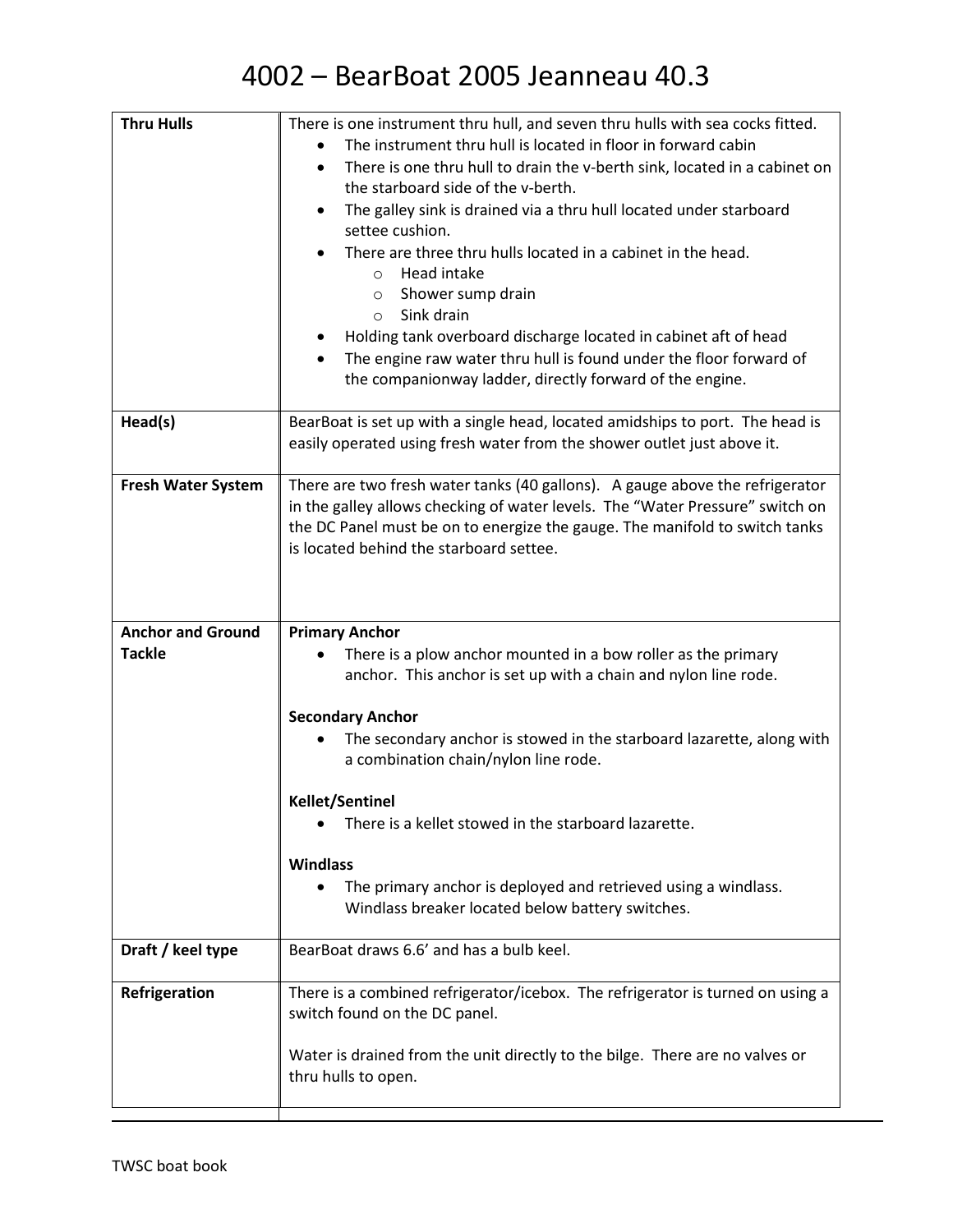| <b>Stove</b>           | There is a propane operated, gimbaled, two burner stove with oven on Bear<br>Boat.                                                                                                                                                                                                                                                                                                                |
|------------------------|---------------------------------------------------------------------------------------------------------------------------------------------------------------------------------------------------------------------------------------------------------------------------------------------------------------------------------------------------------------------------------------------------|
|                        | One propane tank is found in a propane locker in the starboard side cockpit<br>lazarette.                                                                                                                                                                                                                                                                                                         |
|                        | The solenoid switch is a single switch at the navigation station, below the<br>radios and is labeled "Gas Control."                                                                                                                                                                                                                                                                               |
| <b>Barbeque</b>        | There is no barbeque on BearBoat. You may check one out from the office,<br>providing your own small green propane canister.                                                                                                                                                                                                                                                                      |
| <b>Microwave</b>       | There is no microwave oven.                                                                                                                                                                                                                                                                                                                                                                       |
| <b>Running Rigging</b> | <b>Mainsail</b><br>BearBoat is rigged with a stack pack with lazy jacks to facilitate flaking<br>٠<br>of the mainsail.<br>The mainsail is set up with two reefs.<br>The clew line reefs run through clutches on the starboard<br>$\circ$<br>side of the companionway.<br>The tacks are secured with dog legs at the gooseneck.<br>$\circ$<br>Jib<br>BearBoat is rigged with a roller furling jib. |
|                        |                                                                                                                                                                                                                                                                                                                                                                                                   |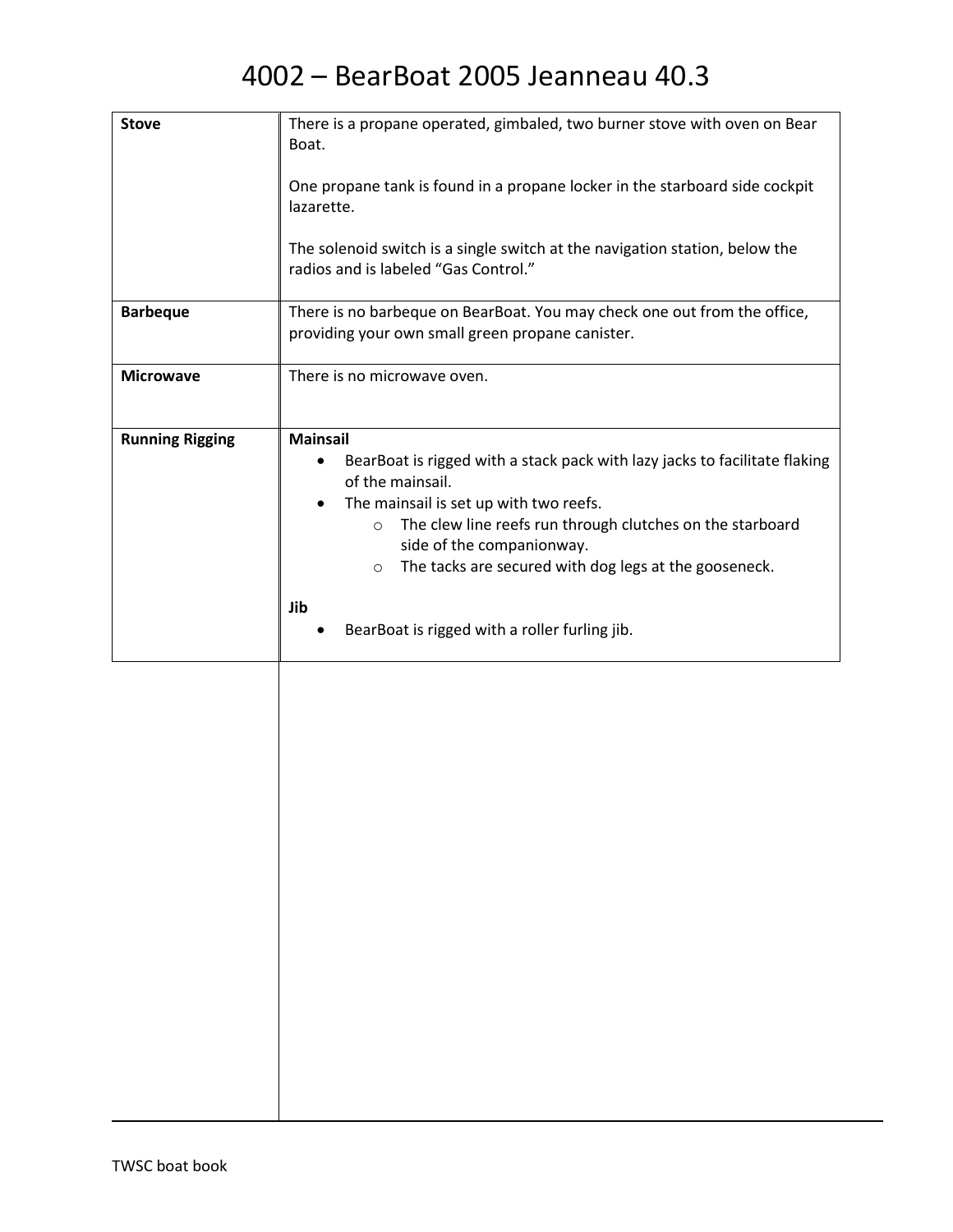#### S/V Bear Boat (2005 Jeanneau 40.3) Operations Manual

Updated Sep 2020 Engine / Drive Train

**Engine Start / Stop switch** – there is no key for the engine, just a silver push/pull on/off switch and next to it a momentary switch to operate the starter. Pull the silver switch out, then press down on the black rubber coated starter switch. To stop the engine, push and *hold* the black round rubber button that says STOP until the motor stops. DO NOT push the silver switch in to the off position while the motor is running – you will potentially fry a very expensive alternator.

**Engine RPM / hours** – the Yanmar tach in the instrument panel doesn't operate for engine hours and it shows an incorrect RPM. Instead, the engine is equipped with a "black box" that takes engine data (RPM, hours, oil pressure, water temp) and puts that data on the instrument data backbone (NMEA2000 / SeaTalk ng) and displays that data either on i70s instrument at the starboard helm, or on a data page on either the cockpit or nav station chartplotter.

**Fuel gauge and tank** – the fuel gauge will only display fuel level with the engine switch on and the black switch below the gauged pushed down. The fuel tank has a stated capacity of 36 gallons. The fuel tank and fuel shutoff valve are located under the starboard side of the aft berth.

**Fuel filter** – there is a Racor 500 turbine style water separator and fuel filter located under the aft berth behind the motor near the shaft seal. The filter is a 20 micron filter. There are spares in the engine spares kit in the aft cabin closet. The secondary fuel filter is a 10 micron Yanmar filter (black and looks like an oil filter) located at the front of the engine. Spares are located in the engine spares box in the aft cabin closet.

**Folding Prop** – the boat is equipped with a Gori 20", 3 blade folding propeller. The prop has a 14 pitch in forward and a 17 pitch in reverse. The blades fold into a streamlined shape to cut down on résistance in the water, increasing boat speed by 0.25-0.5 kts compared to a fixed prop. The larger "bite" in reverse helps eliminate prop walk, although there is still some noticeable prop walk to port. It is about 20% of what you will find with a fixed 3 blade prop. Because the blades rotate almost 360 degrees between forward and reverse, you need to shift at idle and pause a moment between forward – neutral – reverse in order to avoid damaging the blades and rubber stops for the blades. No hard and fast shifts between forward and reverse!

There is an "overdrive" mode for the prop that will cause the blades to stay in the 17 pitch mode in forward. This significantly improves fuel economy in part throttle operations and is useful for long stretches of motoring in flat seas. To get to overdrive, you go into reverse and while the boat is still moving backwards thru the water, go into forward. The water moving from the stern to the bow keeps the blades locked open in the reverse position and over pitches the prop. This is naturally occur as you back out of the slip and then go to forward in the fairway. In overdrive, you can cruise at a fast idle and achieve 5 kts through the water. The maximum achievable RPM in overdrive is 1800 RPM, but anything over 1650-1700 RPM is just wasting fuel. The boat motored for days coming back from Hawaii at 6.5 kts burning about 0.8 gal/hr, or roughly 8 nm/gallon.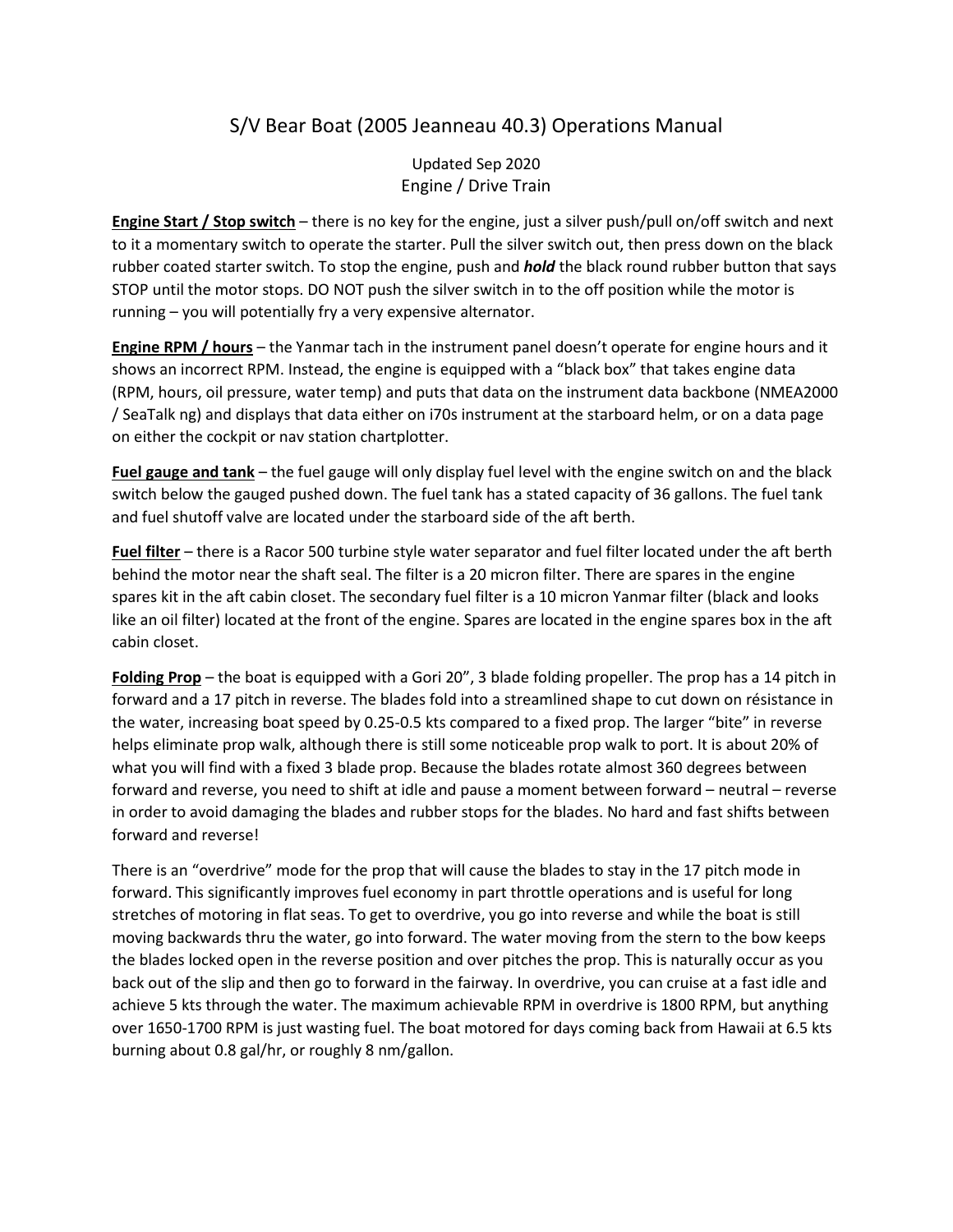Once you are underway under sail and you turn the motor off, move the transmission lever to reverse and pause, then forward and pause, then put it in neutral. Moving to reverse then forward will cause the prop shaft to stop spinning and will cause the blades to fold.

**Line Cutter** - there is a line cutter on the prop shaft just in from of the prop and just behind the strut. The line cutter is basically a spinning razor blade, so be aware of that if you are messing around near the propeller or trying to dislodge a line wrapped on the shaft or prop.

#### Hull / Keel / Ground tackle

The underbody of the boat is a modified racing design with a very flat forward entry, a shallow body, and a wide and nearly flat exist. The boat carries a lot of its beam near the stern – not as extreme as modern race designs, but still with a broad beam at the stern. In following seas, the stern can get pushed around by waves.

There is a very large spade rudder – approx. 5 ft tall and 18 inches wide – so the boat is very responsive to rudder movement. If you have to muscle the wheel, you have too much sail up. The wheel should feel light and responsive. The boat sails best at 10-12% of heel. Any more heel than that and you are overpowered.

The keel is a modified and flattened bulb keel at the bottom of a thin fin. There is an 18 in bulb overhang in front of the fin keel and a 2 ft overhang at the rear of the keel fin. If you wrap a line or chain around the keel, you cannot free it like you would with a fin keel by just letting the line of chain go slack so it slides off. The line will not slide off the keel over the large bulb – you need to unwrap it from the keel. Also, if you run aground in the mud, the large bulb keel has the potential to get you firmly stuck. Do not try to power thru the mud because you get bury that bulb into the mud and get really stuck.

**Anchors** – there are two anchors on the boat. The primary anchor in the forward anchor locker is a Delta plow style anchor with an anchor swivel, 100 ft of chain and 125 feet line rode. The windless breaker should be kept off except when operating the windless. The breaker is located below the battery switches in the aft cabin. The windless is connected to the house battery bank and it can operate without the engine running even though it is not recommended. There are 2 windless controls – one forward in the anchor locker and another at the helm in the port side lazarette.

A secondary Fortress style anchor with chain and rode is located in a mesh carry bag in the starboard cockpit locker. That anchor has 45 ft of chain and 100 ft of rode.

There is (was?) 200 ft of 3/8" line in the starboard cockpit locker that can be used as a doubled back stern mooring line for the buoys at Angel Island Ayala Cove.

Sails

**Main Sail** - The main sail is a fully battened main with a very slight roach and has 3 reef points, 2 of which are rigged. The 3<sup>rd</sup> reef point is for winds greater than 35 kts and so it is not rigged. The sail rides on stainless steel slides in a plastic track of UHMW-PE, a fancy name for strong and slippery plastic. The track is self-lubricating and any external lubricant like WD40, McLube, etc will clog up the track and increase the friction. The track just needs to be occasionally flushed with fresh water.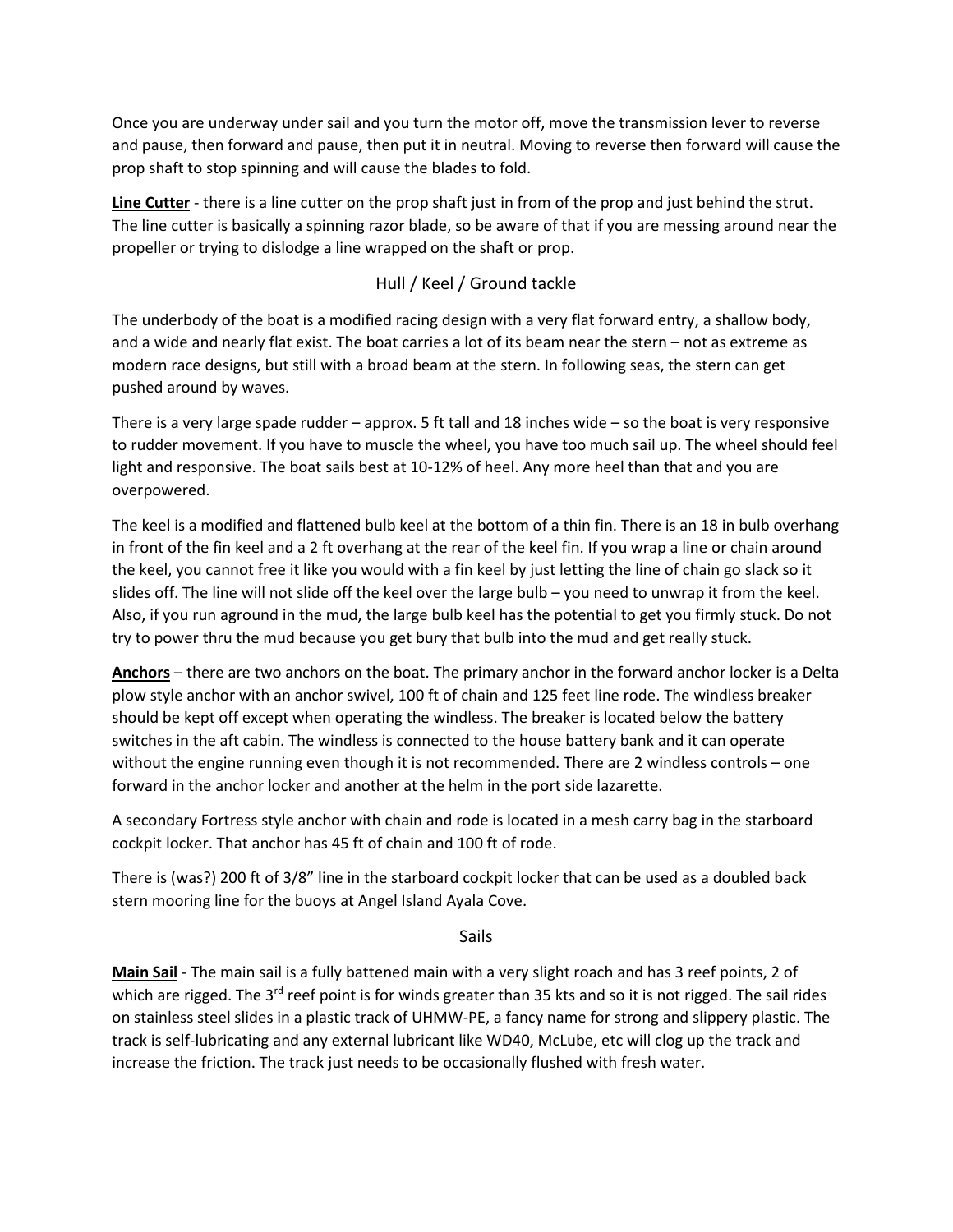The sail cover for the main is a permanently installed cover with integrated jacklines and should not be removed or adjusted. There is an integrated zipper and control line on the port side of the sail cover. To raise the main head directly into the wind and open the cover by using the control line to fully open the zipper. Don't force the zipper or the sail - look for what's causing the binding and fix it. If there is pressure when raising the main, check that the reef lines, boom vang and main sheet are loose. Make sure that a batten isn't stuck on a jackline – this is a common issue if you aren't headed directly into the wind.

To lower and stow the main, I recommend releasing the top forward corner on the starboard side of the sail cover and let it hang. There are foldable mast steps on each side of the mast that will let you reach that top corner. Then head into the wind and drop the halyard. The sail will drop between the lazy jacks and should mostly drop inside the open sail cover. Starting at the rear (leech) of the sail, put the sail and reef lines inside the cover and pull the zipper forward while making sure the sail is completely below the zippered top of the cover. No need to flake the sail – it will stack somewhat naturally in the cover. Move forward, packing the sail into the cover and pulling the zipper forward as you go. Don't force the zipper – if it binds look and find out why it's binding. As you get near the mast and the luff, you may need to pull the sail down into the cover. Place the top corner of the cover back on the hook and finish packing the sail and zipping up the cover. I usually place the slack main halyard under the small jackline cleat on the port side of the boom to keep it away from the mast.

**Headsails** – there are 4 different furling headsails for the boat – a #4 (80% OYRA offshore heavy weather) jib, a #3 (100 ish%) jib, a #2 (125%) genoa with a foam luff to enable reefing to about 110%, and a #2 high clew jib top or "yankee" genoa that is primarily for power reaching. Based on the season, the most appropriate headsail will be on the boat. Because of some odd history about the way the sails were purchased, the #4 and #2 jib top furl in the opposite direction of the #3 and the #2. So if you change the headsails, you need to change which way the furling wraps on the drum. Also, the #4 is set up so that the jib sheets go between the shrouds and all the other sails have the sheets outside the shrouds. The furling drum line is small diameter spectra and something else will break before it does.

One other note on the headsails – sometimes the jib sheet(s) get caught on the windless drum, so don't use the winch to force the lazy sheet during a tack until you check that the sheet isn't caught on the windless or something on the foredeck.

#### **Cockpit**

**Helms and rudder** – the wheels are connected together with a single cable that goes to the quadrant at the top of the rudder. This means that is a passenger is looking for a hand hold and grabs the wheel, the boat will turn. Or if the wheel won't move, check that nothing is stuck on the other wheel. One possible thing that has come up in the past is a winch handle in the pocket near the wheels may get stuck in the spoke of the wheel and lock the wheel from turning one way.

The emergency tiller is located under the starboard cockpit locker. If you lose the steering cable, the autopilot can be used to steer the boat since it is independently attached to the quadrant and doesn't use the steering cables of wheels.

There is a separate carbon emergency rudder and mount for the boat. If you wish to use it for teaching purposes, contact me.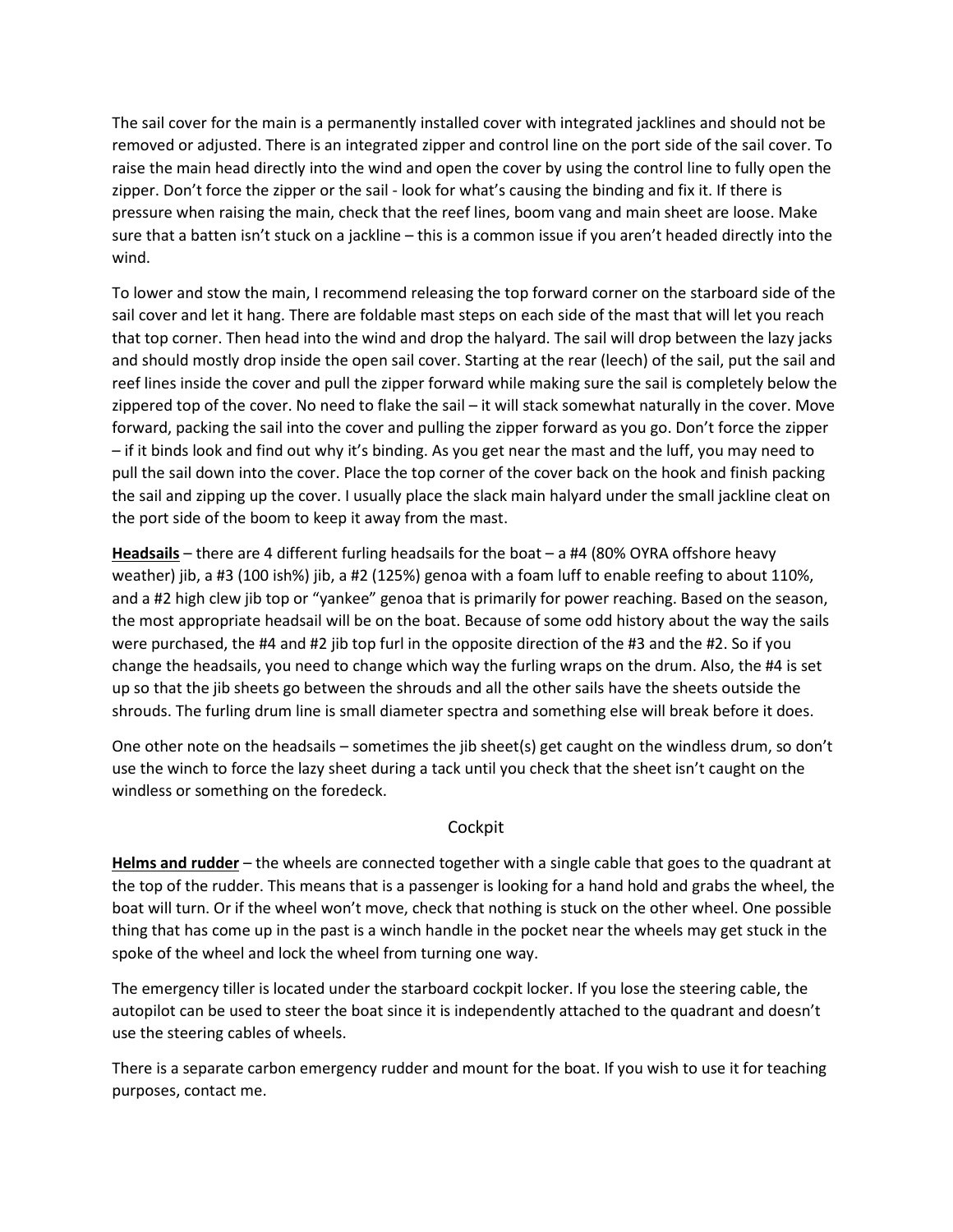**Instruments** – there are 2 programable Raymarine i70s displays at the port and starboard helms that among other things can display engine data, AIS data, normal speed, depth, wind info as well as optimized sailing displays. There is an i70p autopilot control, hardwired remote VHF mic, and engine controls at the starboard helm. The chartplotter on the cockpit table provides full navigation and radar functionality and is connected to and shares data with the nav station chartplotter. The nav station chartplotter is the master unit and must be powered on for instrument data, radar and chart data to be available. The radar can be operated from either chartplotter. Raymarine vector and raster charts are loaded for the Western US and Pacific, including Hawaii.

#### Electrical / Charging / Inverter

**Batteries** – the boat has four (4) Odyssey AGM Group 31 100AHr batteries for the house bank and a dedicated Odyssey AGM isolated engine start battery. The batteries where new in Spring 2016. The house batteries are located on the port and starboard side of the engine – 2 under the forward part of the starboard berth and 2 on the port side with one accessible from the starboard berth and the other accessible thru the hatch in the shower/head. The start battery is located in front of the engine. There are battery disconnect switches located in the aft cabin above the engine. Normal operation is for the House and Ground switches to be left on in the horizontal position at all times. The Engine battery switch should be turned off in the vertical position when leaving the boat.

There are 240AHrs of usable capacity in the house bank. At the nav station, there is a Victron shunt based battery monitor on the house bank that is good for measuring current flow into and out of the battery. For state of charge, the Balmar SmartGauge is a much better indicator of capacity. Do not run the house batteries below 40% capacity as indicated on the Balmar SmartGauge.

**Inverter / Charger** – there is a 2000W inverter with an integrated 100A battery charger in the port "garage" located thru the hatch in the head/shower. The inverter / charger is set to automatically charge the batteries when shore power is present. There is a shore power GFCI breaker on the boat in the port lazarette. Shore power indicator lights are at the nav station panel. If you have normal shore power and the charger is operating, you will see 2 red lights on for Shore Power and Inverter and three vertical green lights on the galvanic isolator panel. The AC plugs are connected to a relay in the Inverter and then to the AC Outlet breaker on the breaker panel. On shore power, the AC Outlet breaker turns on the outlets. At sea, the Inverter needs to be turned on in order for the breaker to provide power to the outlets. The electric water heater will only operate on shore power.

**Alternator** – there is a 160A alternator with external regulator that charges the house bank. The regulator is set to only operate in low amperage mode (float) by default. If you are going to be away from shore power overnight or longer and need to charge the house bank, you need to push the "Force to Float" button on the regulator so the red LED in the button is off. The regulator is located in the engine compartment on the starboard side above the water strainer and up behind a white cover plate. This will cause the full output of the alternator to be available for battery charging. The alternator can charge the house bank from 50% (200AHr) to 80% (320AHr) in about 45 minutes with the engine running at least at 1500 RPM. If you are just charging the batteries and not motoring, turn off the engine once you reach 80% charged. Going from 80% to 100% takes several hours and should not be done unless you are also motoring. The batteries will get charged back up to 100% when the boat is on shore power.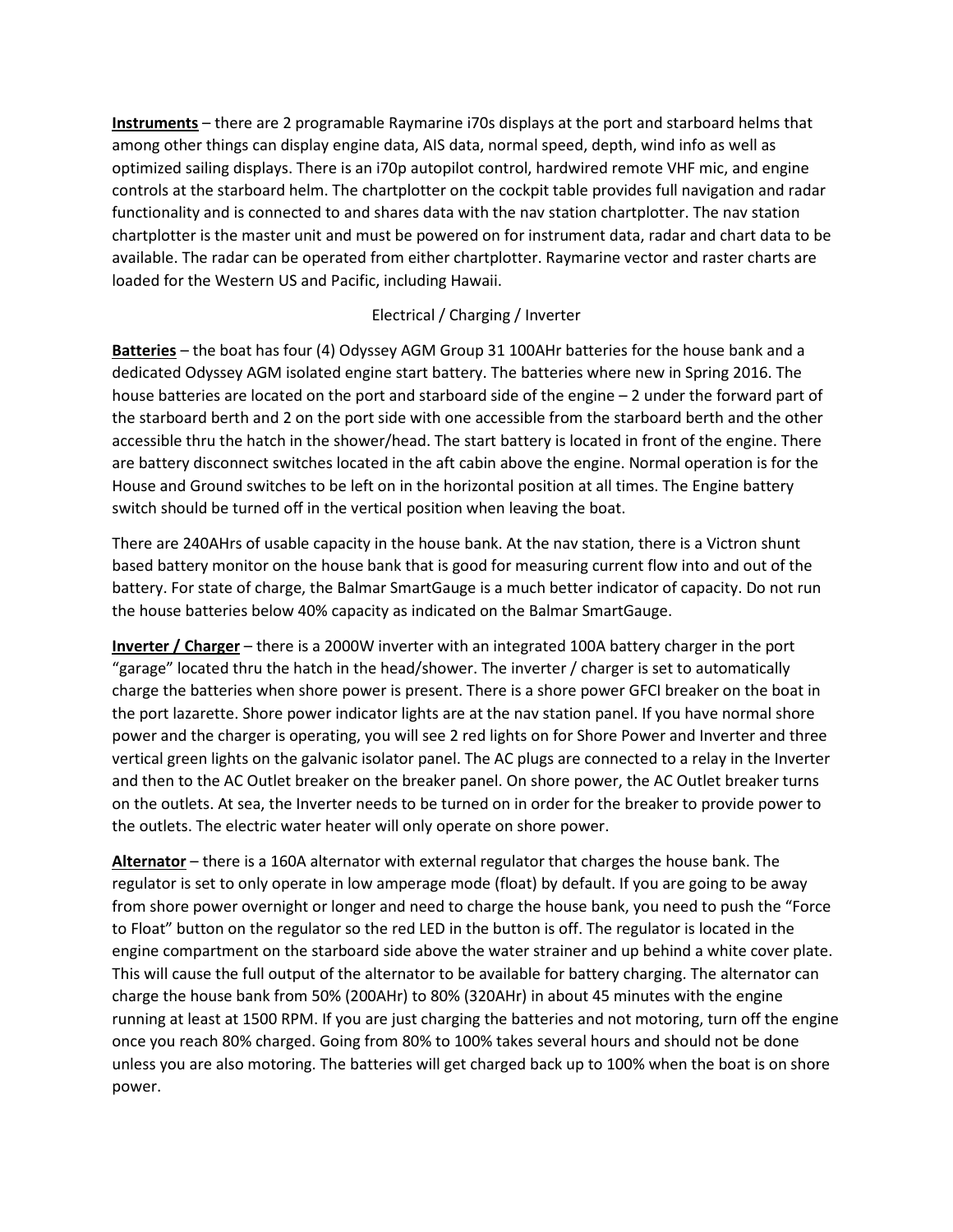**12V outlets / USB charging** – there is a dedicated 25A breaker below the nav station chartplotter for the 12V and USB charging outlets located in the forward and aft cabins and the nav station and main salon. Each out pair (std 12V and dual USB) can generally be used in lieu of running the invert and then powering an AC adapter to charge phones and computers. The 12V outlet in the electrical panel and at the cockpit table are the only outlets operated by the breaker in the electrical panel.

#### Cabin / Below decks

**Cabin Lights** – the overhead lights in the main cabin are all LED lights with very low power draw. There is a red courtesy light under the port settee to provide night lighting for the main cabin. There is a dimmer in the cabinet just in front of the nav station that controls a dimmable LED strip uplight in the coving below the windows. Cabin lights in the head and forward and aft cabins are individually controlled by small switches on each light. The tubular white accent lights near the port lights in the main cabin, in the forward cabin above the sink and in the head above the sink are halogen lamps that draw lots of power and generate heat – just so you know.

**Converting the table to a berth** – to convert the salon table to a berth; 1) lift up on the table – you may need to wiggle it a bit – and pull up the table, 2) remove the aluminum legs and store them in the port side cubby above the forward berth, 3) lift up the forward and aft seat cushions, 4) insert the teak rails from the port side cubby above the forward berth into the slots under the seat cushions, 5) center and set the table on top of and between the teak rails, 6) place the center 2 cushions on top of the table and secure the Velcro strip under the starboard seat cushions, and 7) replace the forward and aft seat cushions.

**Water manifold and tanks** – there are two 40 gallon domestic water tanks located under the forward and aft berths. There is a water manifold / tank selector valve assembly located behind the starboard back seat cushion at the salon table. Next to the manifold is a pump strainer that should be periodically checked and cleaned. The domestic water pump and pressure accumulator are located just aft on the manifold. ALL water from the tanks flows through a large carbon filter located behind the settee cushion above the water heater.

**Bilge Pumps** – there is a bilge pump and strainer located near the water pressure pump. This pump is a 3 gpm diaphragm pump that draws water from the bilge and pumps it overboard thru a fitting aft on the starboard side of the boat near the stern. There is a 10 gpm manual bilge pump located at the port helm. There is a 12 gpm portable bilge pump mounted to the underside of a floorboard forward of the nav station. There is an 80 gpm electric crash pump located in the bottom of the aft cabin closet. That pump plugs into the jack opposite the closet on the side of the engine cover. The breaker next to the switch powers the pump.

#### Instruments / Electronics

**Raymarine Instruments** – There are 2 Axiom chartplotters, a Raymarine Digital Radar, an AIS transceiver integrated on the instrument buss, a Raymarine Evo (5 axis) autopilot, and Raymarine i70s instruments. See the links below for detailed operations manuals for these products.

**VHF DSC / MMSI** – the VHF radio and the charterplotter are integrated so that VHF DSC calling is functioning in the radio. The MMSI number for Bear Boat is 367472150.